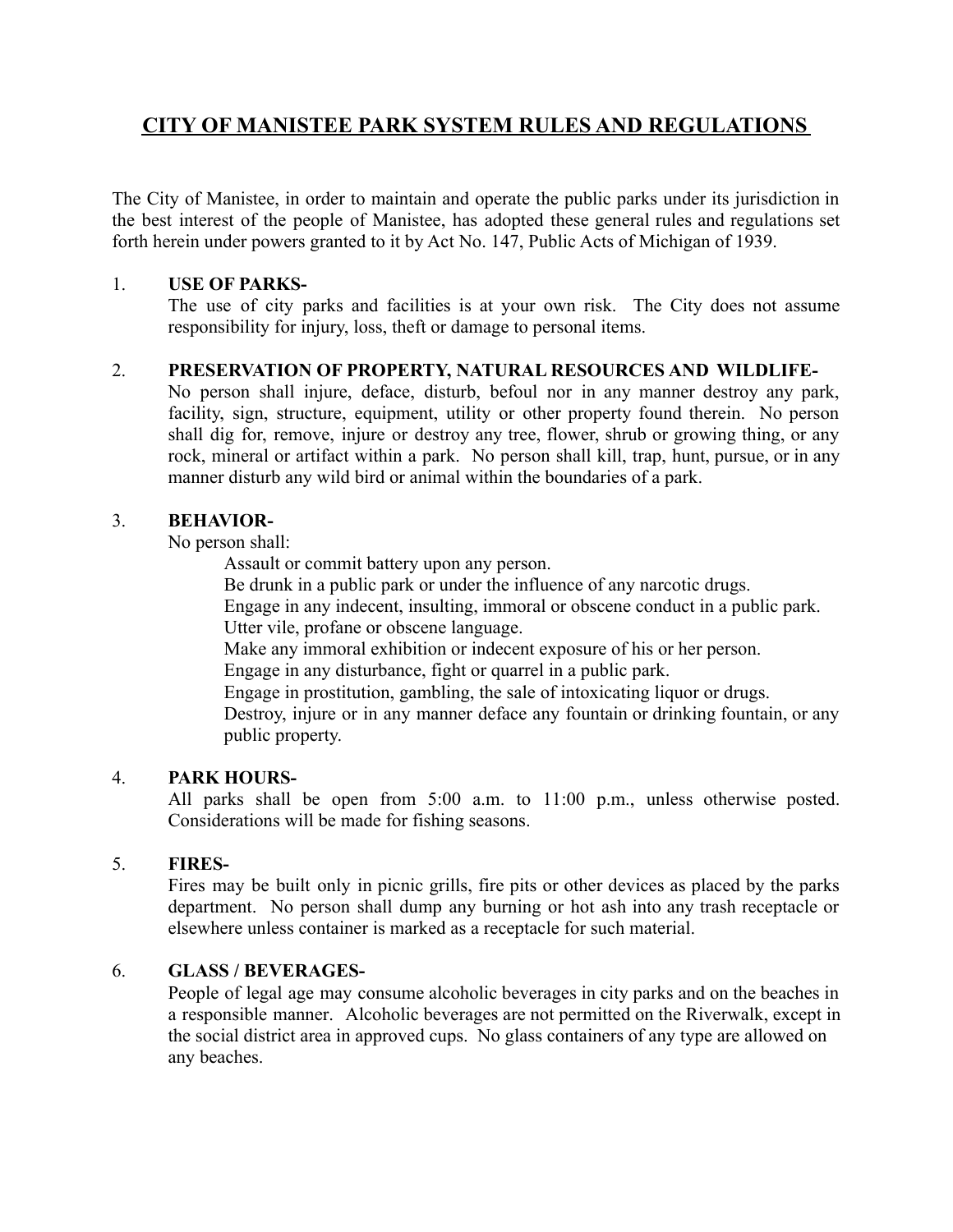# 7. **DOGS-**

We are a dog-friendly community to friendly dogs. Dogs are allowed at the North Beach Access, between the Stub Pier and First Street Pier, and on the Riverwalk from Spruce Street north to US 31. Dogs are permitted in city parks only when kept on a leash and kept under the immediate control of some responsible person. Dogs are not permitted in buildings, on beaches, the Riverwalk or other areas as posted. The owner will assume full responsibility for all pets and clean up after them. Guide dogs for the impaired are permitted in all park areas.

# 8. **SWIMMING, BATHING, AND WADING-**

No person shall swim in the Manistee River between the channel at Lake Michigan on the west and Manistee Lake to the east. No person shall swim or dive from the Fifth Avenue Pier, Stub Pier or First Street Pier, except for authorized public safety purposes. Proper apparel must be worn.

## 9. **CAMPING-**

No camping in any city park, except by Council authorization.

## 10. **PICNICKING-**

No reservations are permitted or taken for any city park facility, with the exception of the Lions Pavilion. First Come - First Serve. Roping off or fencing of park areas shall be by permit only, authorized by the City Council.

#### 11. **DISPOSAL OF REFUSE-**

No person shall deposit or abandon in any park or in the adjacent waters or on the adjacent ice, any garbage, sewage, trash or other obnoxious material. Receptacles are placed for park activities-generated or fishing-generated trash only. No household trash permitted.

#### 12. **NOISE-**

No person shall operate or play any musical instrument, radio, tape, or disc player, loudspeaker, public address system, or other sound amplification device, nor yell, shout, whistle or utter other loud vocalizations at such volume as to create a disturbance between the hours of 11:00 p.m. and 7:00 a.m., unless otherwise posted or by permit by Council for special events only.

## 13. **MOTOR VEHICLES-**

The maximum speed limit for all vehicles shall be 15 miles per hour. Vehicles will be driven only on designated park roads and parked only in designated parking spaces. Horn honking, for other than safety purposes, engine racing and other unnecessary attention seeking actions are prohibited.

#### 14. **OFF-ROAD VEHICLES-**

No motor-driven vehicle, including by way of example any motorbike, dunesmobile, snowmobile, all terrain vehicle or amphibious vehicle, shall be operated within any park,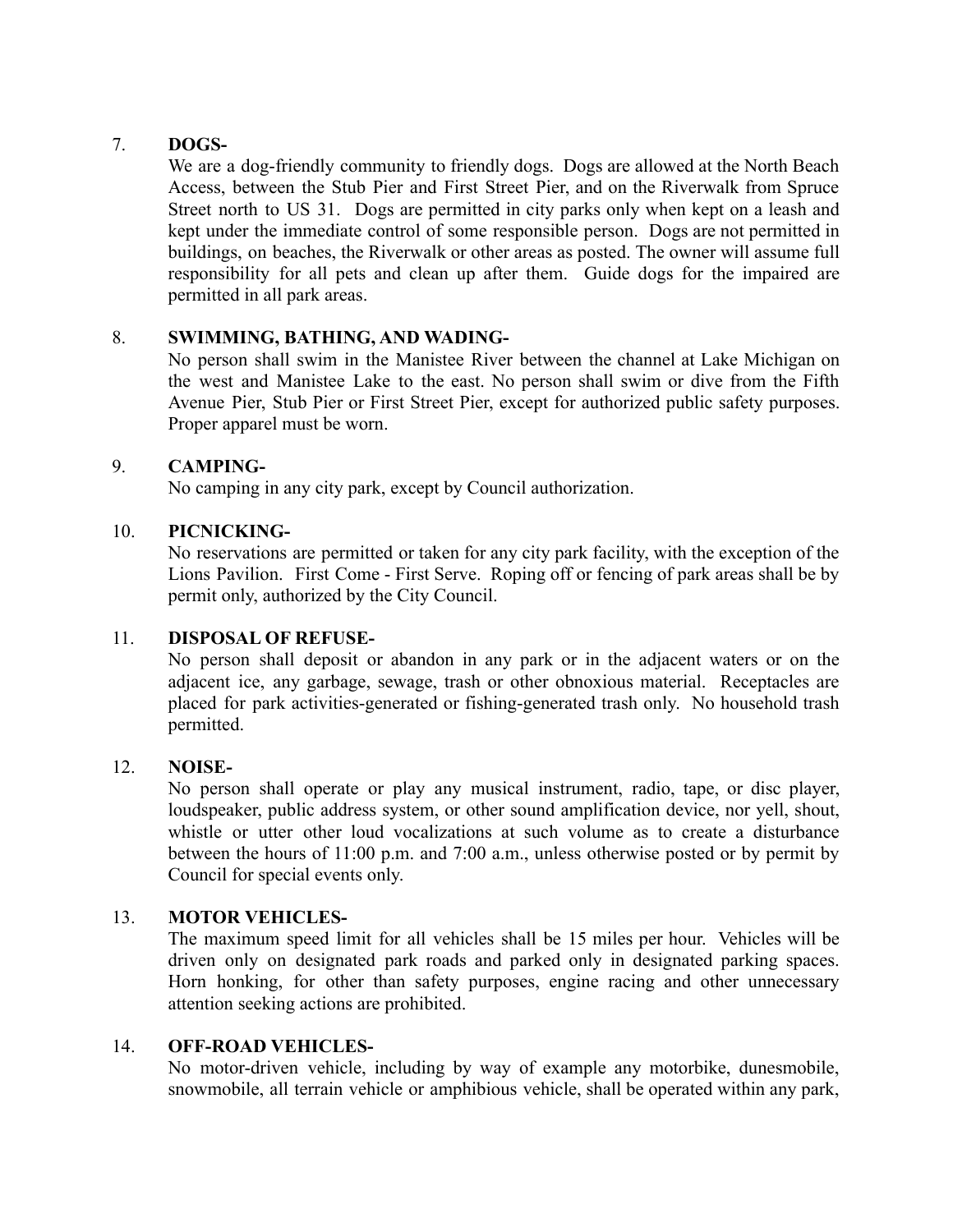except that watercraft may be short-duration beached on the Lake Michigan shoreline outside designated areas. Golf carts are allowed within the city for transportation.

#### 15. **BICYCLES, ROLLERBLADES, ROLLER SKATES, SKATEBOARDS-**

Bicycles, rollerblades, roller skates and skateboards are prohibited on the riverwalks, piers, city marina area and all walkways within city parks.

#### 16. **FIREARMS AND OTHER WEAPONS-**

No person shall possess or control any rifle, shotgun, pistol, bow and arrow, slingshot, pellet gun, air rifle, fireworks, explosives, paint gun, blow gun or other dangerous substances within the boundaries of any park, except for law enforcement officers duly appointed by the government of the United states, or political subdivision of the State of Michigan. Fireworks require a special permit.

## 17. **COMMERCIAL ACTIVITIES-**

No person or organization other than the City, its hirees and licensees shall, while on park lands, advertise, offer for hire, vend or sell any service, food, beverage, merchandise, carry on or conduct any other business or commercial activity, nor shall any person or organization beg or solicit contributions or donations while on park lands, except by permit from Council.

#### 18. **SIGNS-**

No person shall post, paint or affix any placard upon any structure, tree or automobile within any park, except that temporary directional signs for group events may be placed upon the ground and must be removed at the conclusion of the event.

#### 19. **CLOSING OF PARKS OR PORTIONS THEREOF-**

Any park, or portion thereof, may be closed entirely or closed to certain uses (including such examples as possession of alcohol, dangerous weather conditions, etc.).

#### 20. **CONTROL OF WATERCRAFT-**

The No-Wake rule exists in the Manistee River between the channel at Lake Michigan on the west and Manistee Lake on the east. Other rules, regulations and boater information is included in the MARINA SECTION of this pamphlet.

#### 21. **FISHING-**

Fishing is permitted, in season from all piers and the Lake Michigan shoreline, away from designated swimming areas. A fishing license is required. Further information and licenses may be obtained at local tackle shops.

#### 22. **FISH CLEANING-**

A fish cleaning station is provided at the First Street Boat Launch area. No fish cleaning is allowed in any other area.